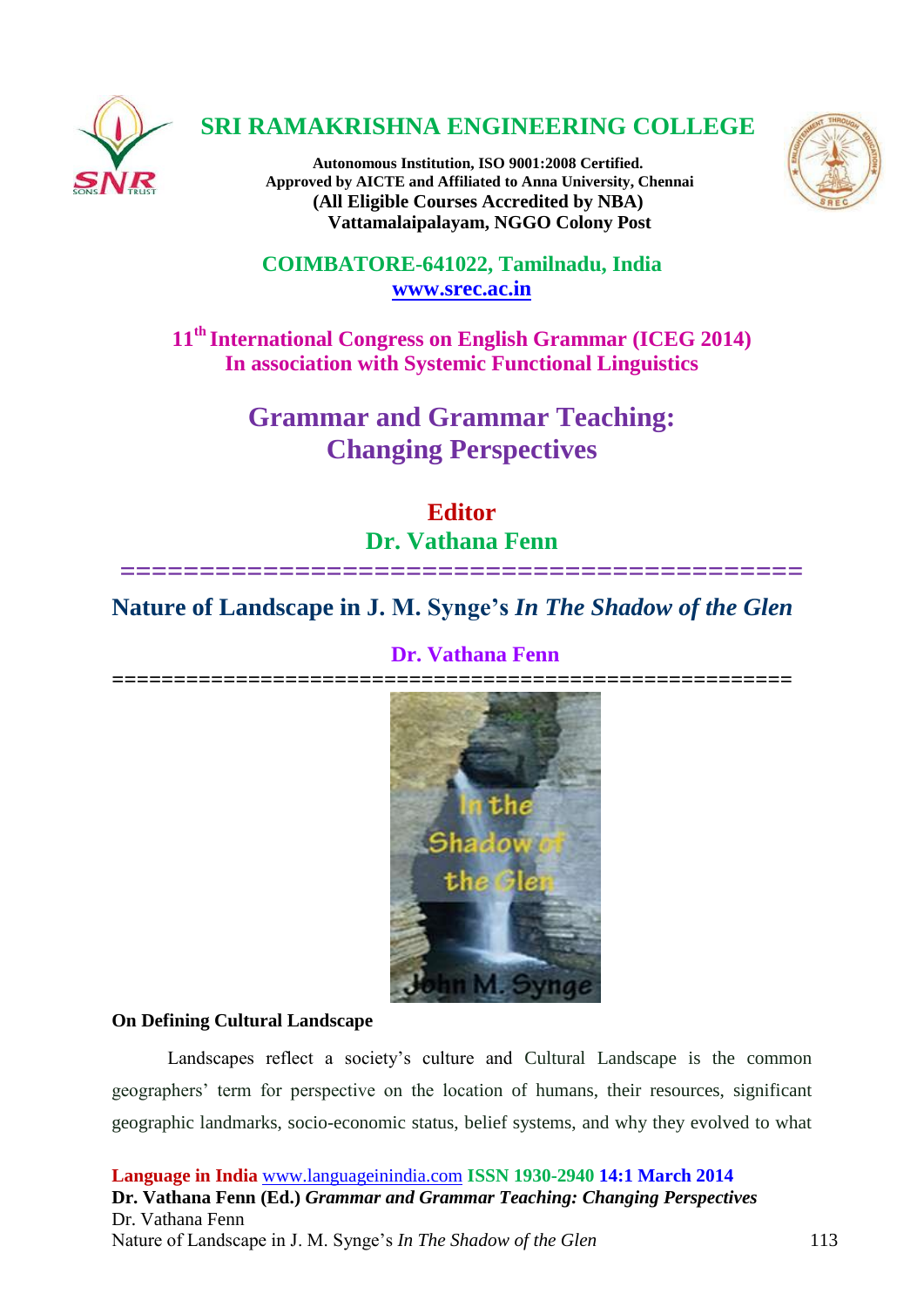they are today. The study of landscape has taken root in Irish study even in the earlier days because it is directly related to the Irish identity.



John Millington Synge (1871-1909) Courtesy: [www.tcd.ie](https://www.google.co.in/url?sa=i&rct=j&q=&esrc=s&source=images&cd=&cad=rja&docid=mkrA8LvA504HNM&tbnid=Q0LfUS1ILcydlM:&ved=0CAQQjB0&url=http%3A%2F%2Fwww.tcd.ie%2FCommunications%2Fnews%2Fpressreleases%2FpressRelease.php%3FheaderID%3D1132%26pressReleaseArchive%3D2009&ei=y48UU9rwD8KLrQfS74HYBg&bvm=bv.61965928,d.bmk&psig=AFQjCNGxhgq3Vb9tOVc-OlK-6OIXWxjS1A&ust=1393942727293485)

J. M. Synge, no doubt, is one of the greatest playwrights not only of Ireland but also of the entire world who loves to read literature in English. The dominance of nature is found in all his major works and his writing has a lot of intensity and boasts of multiple layers of meaning which the researcher is compelled to dwell into more deeply. Synge in his treatment of nature focuses his attention on man and their inter-connectedness with nature. He merges the force of nature into man's destiny in all his works and the final outcome is an extraordinary blend of man and nature. Human beings affect landscape and at the same time are also affected by it. In this paper the writer has attempted an in-depth study of the play *In the Shadow of the Glen* in which the different layers of landscape is discussed keeping in mind Hans Lorzing's theory of landscape.

#### **What is Landscape? Interdisciplinary Focus**

What is landscape? This is a question for which there is no simple answer.The root word for landscape in many of the languages around the world is 'land' which means 'region' or 'territory'. In recent years writers are increasingly aware of the relationship between Literature and Geography or their environment.

Literature and Geography have now become interdisciplinary and the study of landscape is reaching new dimensions day by day. Just as no natural landscape is "universal"

**Language in India** [www.languageinindia.com](http://www.languageinindia.com/) **ISSN 1930-2940 14:1 March 2014 Dr. Vathana Fenn (Ed.)** *Grammar and Grammar Teaching: Changing Perspectives* Dr. Vathana Fenn Nature of Landscape in J. M. Synge's *In The Shadow of the Glen* 114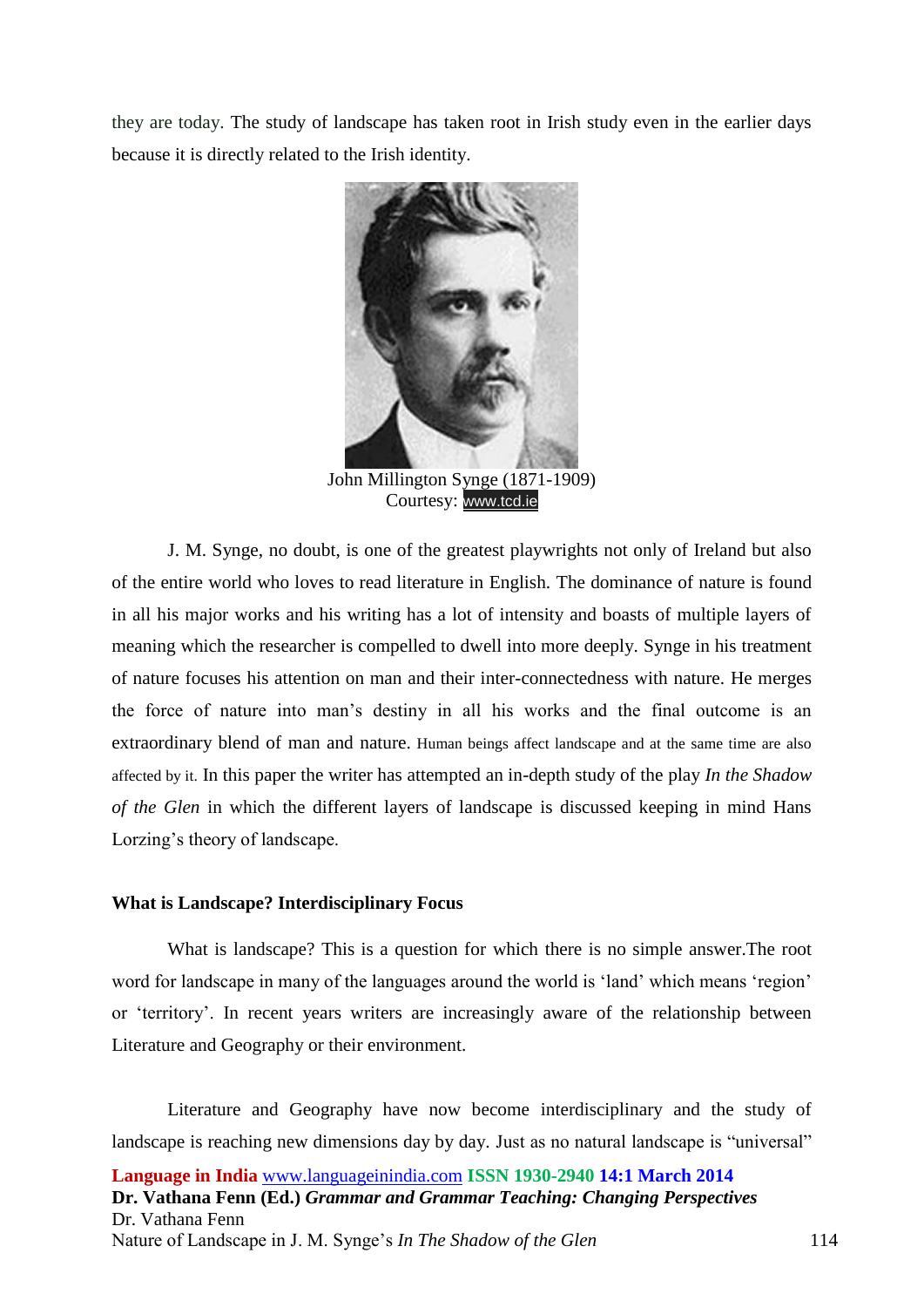in the sense of being infinitely or universally extended, unless we picture it as the combination of all the "particular" landscapes, so the literary landscape is filled with individual writers' highly specific perceptions of themselves and of the world as a whole. In Synge's works the relation of the physical and geographical landscape to the literary imagination is clear. The bleak landscapes surrounding Nora in *The Shadow of the Glen* then metaphorically allude to the tough surroundings Ireland was confronted with in the early twentieth century.



#### **Neither External nor Objective – Lorzing's View**

Landscapes are no more regarded as external or objective but they are now seen as subjective interpretation of the writer. The writer Han Lorzing explores this idea in his work, *The Nature of Landscape: A Personal Quest.* Lorzing devotes the entire book to the study of landscape and the relationship between human being and landscape and first starts his argument with a definition of his own which is entirely new from all other definitions and it reads like this. "Landscape is a perceptive piece of land, determined by the joint effects of natural forces and human intervention" (36).

Lorzing believes, "that landscape is not just an isolated objective thing in itself. To a large extent, landscapes are created by our perception. Landscape is a product of the human mind" (34). Therefore landscape did not change during the  $20<sup>th</sup>$  century and only the interpretation of it in the human mind has changed. Lorzing states that "man and nature together determine the face of the landscape, sometimes in close harmony, more often as fierce competitors" (43).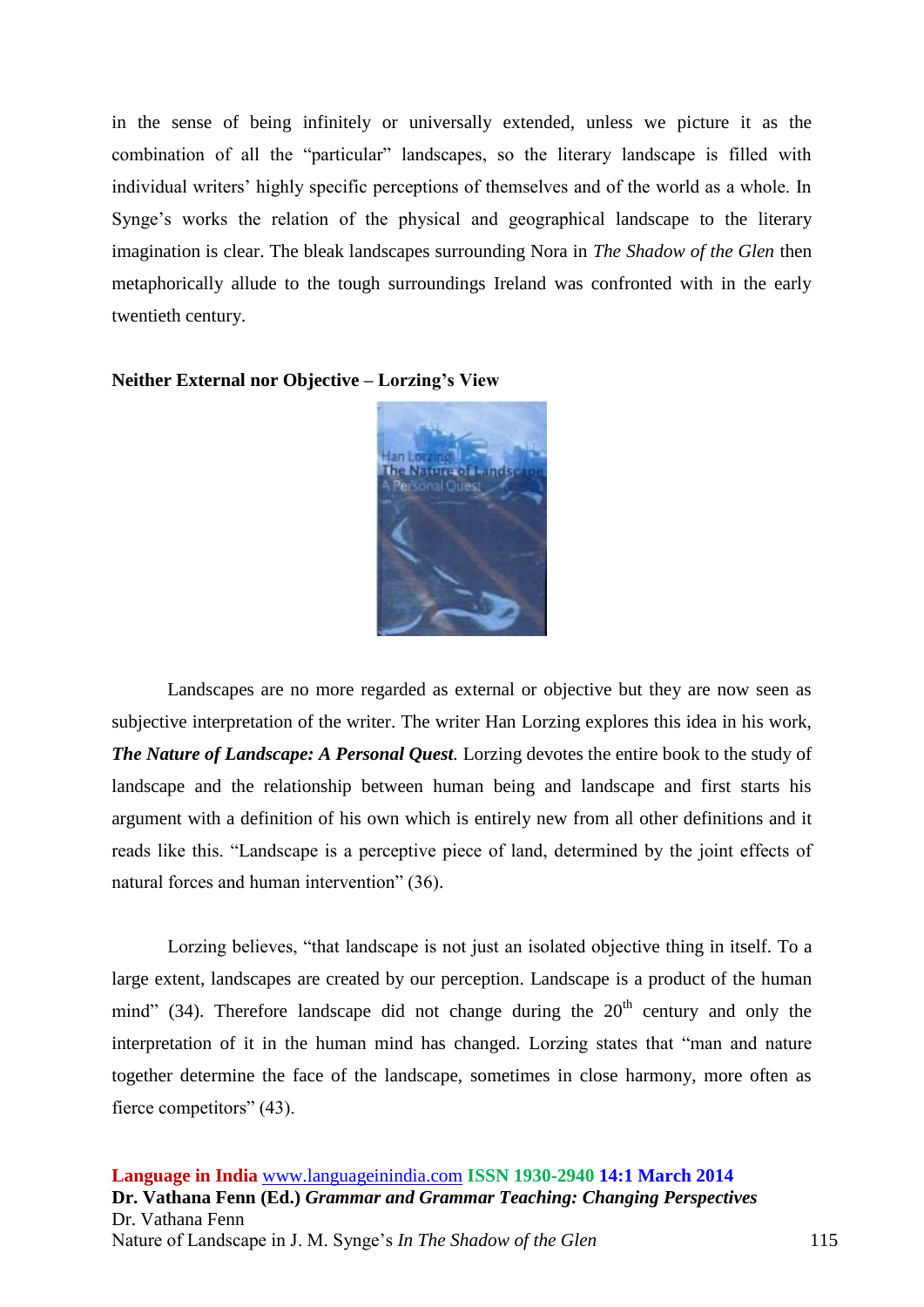Lorzing is of the view that there is a certain relationship between man and the landscape that surrounds him. Man affects landscape and at the same time is also affected by it. Lorzing says that landscape is also a creation of the mind because, "man perceives the face of the earth and interprets the scenery" (37). He also talks about four levels of interaction between man and landscape. The first level is the layer of intervention.

#### **Layers of Landscape**

Here Lorzing feels that man has intervened with the landscape and "altered the environment to match his needs. This is the domain of man-made landscape. To put it in simple words at this level landscape is what we make" (43). The second layer that Lorzing talks about is the layer of knowledge. The writer is of the opinion that people see landscape as a "collection of facts" (46). They have background knowledge of the landscape that they see and that it is mandatory for landscape professionals.In other words at this level "landscape is what we know" (46). The third level that Lorzing explains is the, "Layer of Perception" (47). According to Lorzing this is the basic level where people tend to see landscape directly for what it is without any external influence:

> At this level, we tell what we see (or hear, smell or feel, for that matter) in a landscape, unhampered by too much background knowledge. The result of our perception is the visual landscape, which is no more than the direct description of the landscape as we see it before us. This seems to be the straight way towards objectivity, just like the landscape of knowledge at the previous level. We should however keep in that our perception bears a certain degree of subjectivity, as can be demonstrated by the different ways in which painters have portrayed similar landscapes. But for all the objective and subjective connotations that we can think of, at this level there is no better way to put it than landscape is what we see. (47)

The fourth and the final level of interaction is, "the layer of interpretation" (49) Here landscape becomes personal and subjective and so can be termed as "Emotional Landscape". Lorzing is of the view:

**Language in India** [www.languageinindia.com](http://www.languageinindia.com/) **ISSN 1930-2940 14:1 March 2014 Dr. Vathana Fenn (Ed.)** *Grammar and Grammar Teaching: Changing Perspectives* Dr. Vathana Fenn Nature of Landscape in J. M. Synge's *In The Shadow of the Glen* 116 The professional, the casual passer-by and the interested visitor, each in his own way, will have moments when he sees a landscape from his personal perspective. Facts and perception maybe important in our interpretation of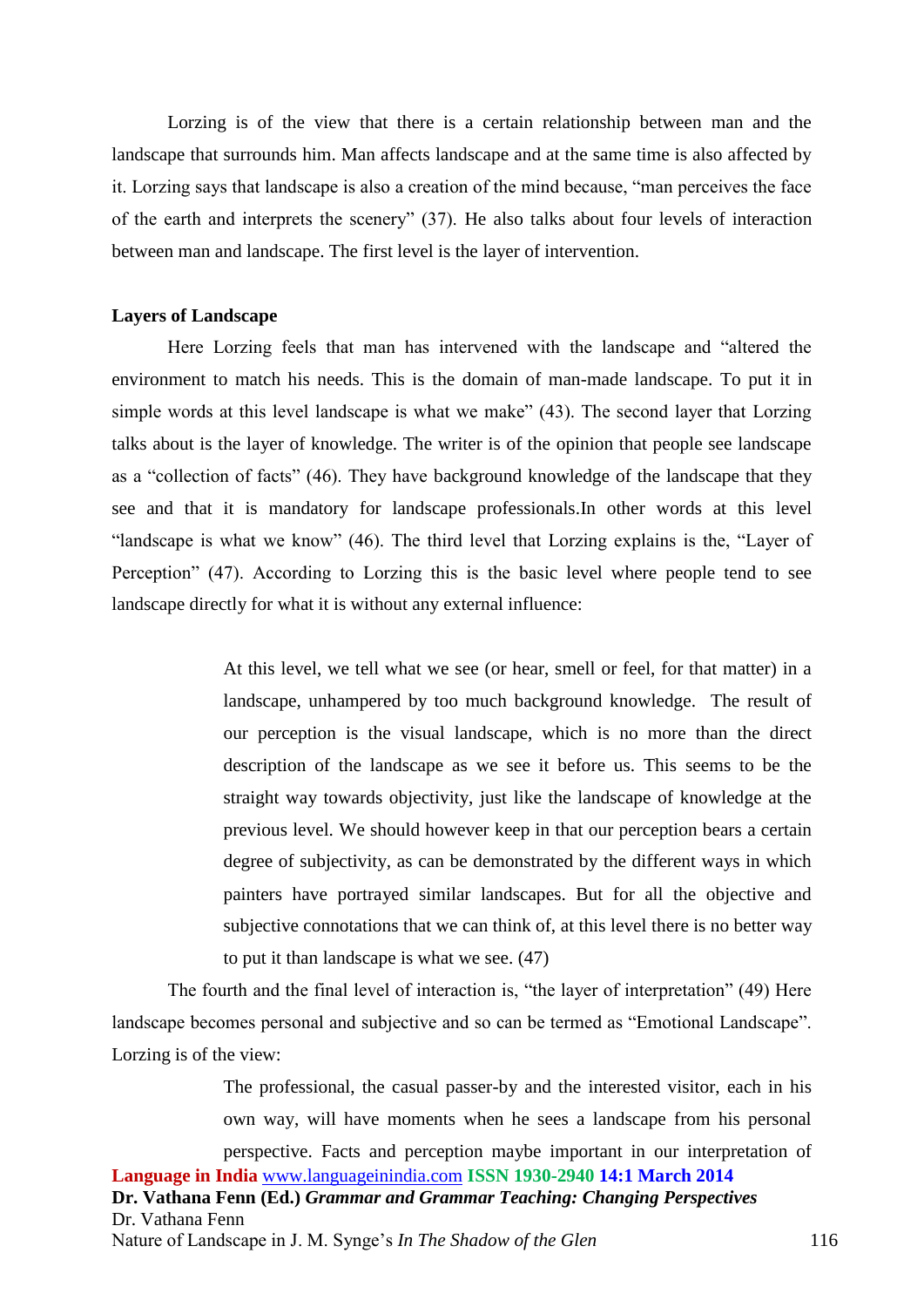landscapes but when it comes to a deeper understanding, our appreciation is ruled by emotion. At this final level, landscape is what we believe. (49)

#### **Focus of This Paper**

This paper presents a study of the landscape of Synge's play *In the Shadow of the Glen* keeping in mind the theory and concept of Han Lorzing. Of the four different landscapes only the last two can be taken into consideration for this study, namely, the layer of perception and the layer of interpretation (visual and emotional landscape respectively).

#### **Irish Identity through Landscape**

The study of landscape has taken root in Irish study even in the earlier days because it is directly related to the Irish identity. Studies on the west of Ireland talk about landscape and Irish identity. W. B. Yeats and J. M. Synge stand first in bringing out the true beauty of Ireland by their depictions of landscape so pure and beautiful that it brings a sense of pride and belonging to the people of Ireland.

Because of the distinctive colonial and post-colonial history of Ireland it is very difficult to separate Irish identity from the land and its landscapes. In fact the very name Ireland itself is closely related to the meaning of space for it means the "back island". So we can safely say that in Ireland there is nothing without the dominance of landscape.

#### **Glen – "A Small, Narrow and Secluded Valley:**

*In the Shadow of the Glen* is a play which takes its theme from one of the stories of *The Aran Islands*. Synge uses the story of Pat Dirane one of the principal characters in prose work. As its name suggests the whole landscape of the play is set in the glen which means a small, and secluded valley [\(http://dictionary.reference.com/browse/glen?&o=100074&s=t\)](http://dictionary.reference.com/browse/glen?&o=100074&s=t).

In this play one finds that most of the action takes place inside an old cottage. But the characters speak about the glen throughout the play. So in this play too there is both visual and emotional landscape. Though the entire play takes place within the cottage, the readers are able to visualize the outside world through the detailed description of the characters.

**Language in India** [www.languageinindia.com](http://www.languageinindia.com/) **ISSN 1930-2940 14:1 March 2014 Dr. Vathana Fenn (Ed.)** *Grammar and Grammar Teaching: Changing Perspectives* Dr. Vathana Fenn Nature of Landscape in J. M. Synge's *In The Shadow of the Glen* 117 **Nora – Daring to Pursue What She Wants**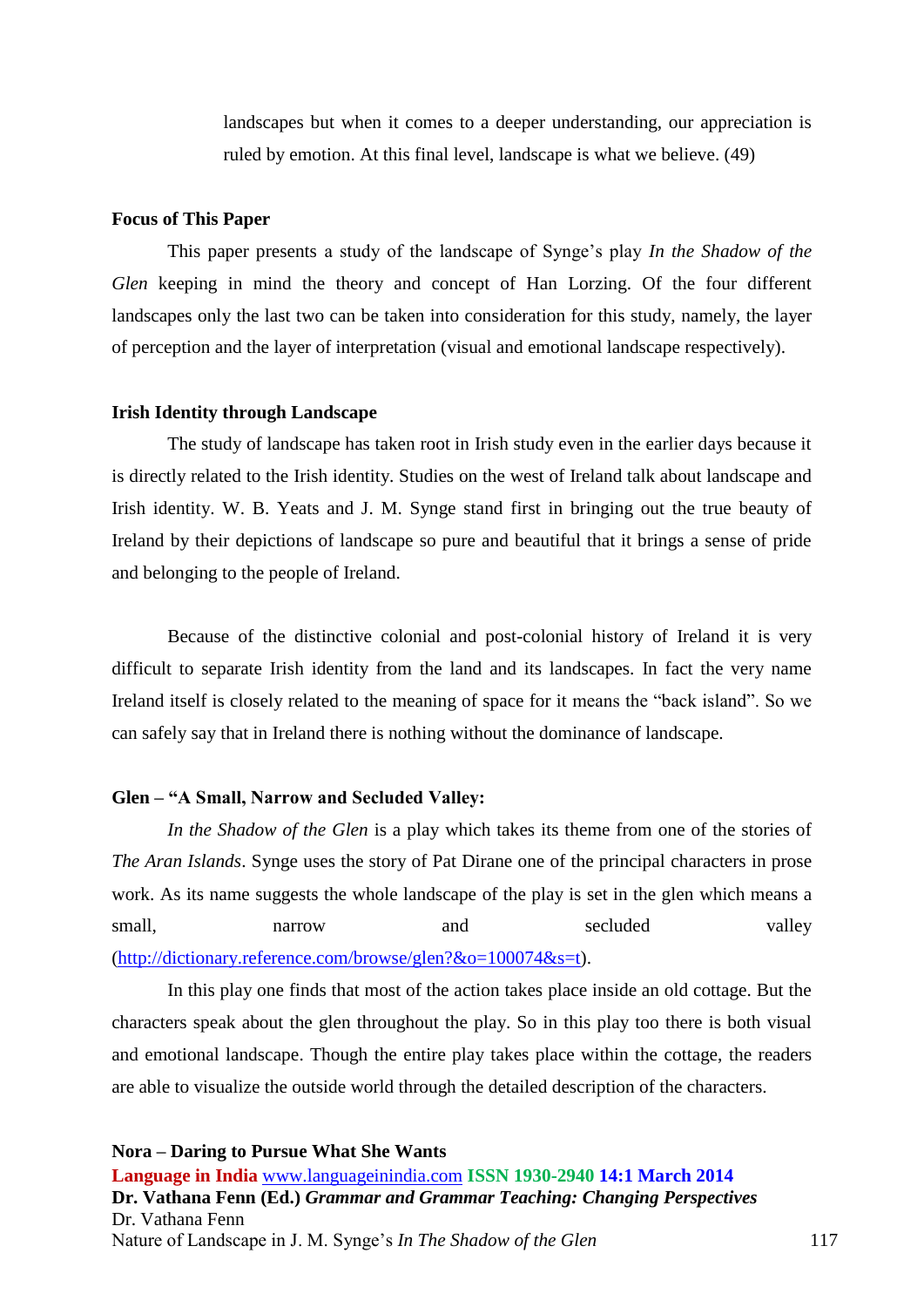The principle character, Nora through her words brings out the inner turmoil that she feels even as she describes the landscape. *The Shadow of the Glen* presents a self-autonomous woman of intelligence and flexibility. The female protagonist, Nora Burke, a young wife, is married to Dan Burke, a farmer and herd, not out of love but out of practical considerations. They live alone in a cottage in a glen of County Wicklow. The boring life in the bleak surroundings with her chauvinistic husband in the country, however, can by no means satisfy Nora, who tries every means possible to change her pallid life.

Nora in this play is more aware of her self-identity and more daring to pursue what she wants, which manifests itself in the way she deals with men and landscape. Instead of confining herself to loneliness and misery, Nora spares no efforts to get out of the stifling glen. That's why, to most people's surprise, Nora chooses to go with the tramp at the end when he promises to give her a cozy and secure life in a fantastic landscape.

Tramp, at the door:

Come along with me now, lady of the house, and it's not my blather you'll be hearing only, but you'll be hearing the grouse, and the owls with them, and the larks and the big thrushes when the days are warm, and it's not from the like of them you'll be hearing a talk of getting old like Peggy Cavanagh, and losing the hair off you, and the light of your eyes, but it's fine songs you 'll be hearing when the sun goes up, and there'll be no old fellow wheezing the like of a sick sheep close to your ear. (*Shadow*25)

#### **Assertion of Female Identity**

Nora's assertion of female identity can be affirmed from her attitude toward the landscape. Secluded from other people in the glen, Nora tries hard to get in touch with the outside world to change her status quo. Nora's contact with the outside world is symbolized in her encounter with men from far away. In the beginning, we find that the protagonist is literally living in the shadow of the glen where there is loneliness and she longs for a greater life than that can be found in the desolate glen. When she talks to Michael Dara about her loneliness, she says:

> I do be thinking in the long nights it was a big fool I was at that time, Michael Dara for what good is a bit of a farm with cows on it, and sheep on the back

**Language in India** [www.languageinindia.com](http://www.languageinindia.com/) **ISSN 1930-2940 14:1 March 2014 Dr. Vathana Fenn (Ed.)** *Grammar and Grammar Teaching: Changing Perspectives* Dr. Vathana Fenn Nature of Landscape in J. M. Synge's *In The Shadow of the Glen* 118 hills, when you do be sitting out from a door the like of that door, and seeing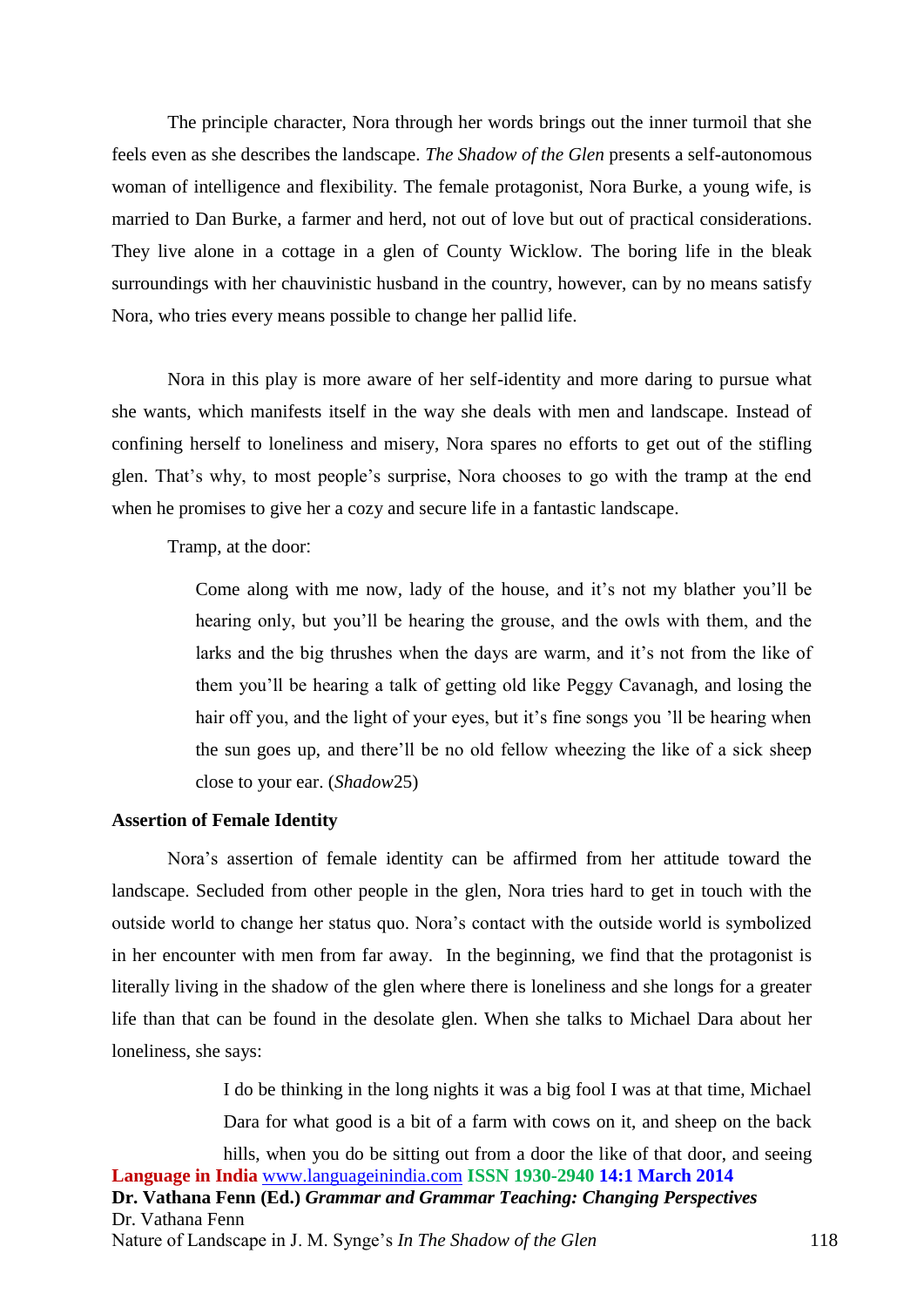nothing but the mists rolling down the bog, and the mists again and they rolling up the bog, and hearing nothing but the wind crying out in the bits of broken trees were left from the great storm, and the streams roaring with the rain." (*Shadow* 116)

#### **Seeking a Care-free Life with Nature, Composure and Melody in the Glen**

Unable to tolerate the long-term abuse, Nora resorts to the help from outside males. The romantic views suggested by the tramp prove to be alluring to her, for unlike the life with her husband, the new care-free life is coupled with nature, composure, and melody. In a sense, the bare landscape in the glen collaborates with the menacing patriarchal force in depriving Nora of her self-identity as an autonomous being. Nevertheless, Nora's outstanding ability to cope with the unfavorable landscape and to imagine a romantic vista for a better future offers her better chance for survival. She attempts time and again to get out of the stuffy glen by turning to outside help, mostly from men of other places.

Nora Burke is more conscious of her own predicament as a woman from the outset. Reluctant to be confined to the strangling glade in the countryside, she seizes every chance to get in touch with strangers, mostly men, for help. Her choice to be together with the tramp might sound unreasonable for most people, but in a sense it is an expression of her position as a subject free from her husband's control. In the beginning Nora was afraid of the outside world but slowly her perception changes and the landscape of the Glen symbolizes freedom and happiness. She wants to be free from the boredom of normality and she realizes that only the outside world can give her a sense of adventure. But the glen which seemed cold and dark and merciless slowly becomes beautiful and familiar. The Glen finally brings out the image of a harmonious coexistence between human being and nature and this is evident in the words of the tramp when he says:

> … We'll be going now I'm telling you, and the time you'll be feeling the cold, and the frost and the great rain, and the sun again and the south wind blowing in the glens, you'll not be sitting upon a wet, ditch the way you're after sitting in the place, making yourself old with looking on each day, and it you passing by. You'll be saying onetime…"It's a grand evening, by the grace of God," and another time, "it's a wild night, God help us, but it'll surely pass surely". … You'll be hearing the herons crying out over the black lakes, and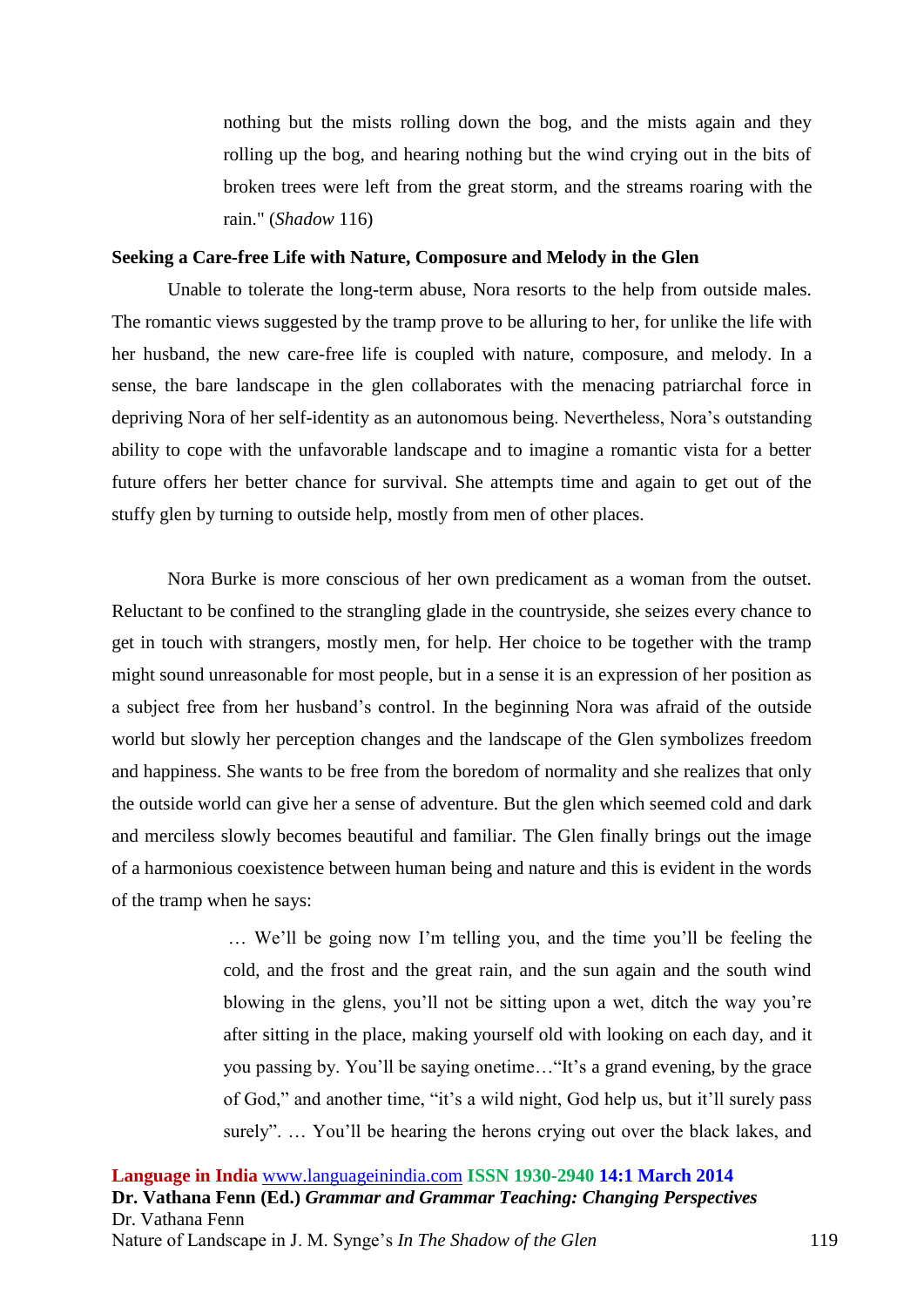you'll be hearing the grouse and the owls with them, and the larks and the big thrushes when the days are warm, and its not from the like of them you'll be hearing the grouse and the owls with them, and the larks and the big thrushes when the days are warm, it's fine songs you'll be hearing when the sun goes up, and there'll be no old fellow wheezing, the like of a sick sheep, close to your ear (*Shadow* 117).

#### **Landscape and Our Emotions**

Lorzing explains that landscape always affects our emotions to a certain extent and here also the reader is able to perceive that Nora who was dejected in the beginning becomes hopeful when she realizes the beauty and the potential of the nature that surrounds her. Lorzing opines:

> We have seen the landscape through the eyes of the creator, the connoisseur and the observer. But there is more between us and the landscape than just intervention, knowledge and perception. Besides these generally objective ways of dealing with the landscapes, we can be much more subjective in our appreciation. Deep down in our mind is a landscape ruled by our emotions: a landscape in which pieces of information and perception are being reassembled into a new version of reality. (47)

#### **Landscape as a Living Character**

Thus, one can say that the landscape of *In the Shadow of the Glen* is also a main character, which is responsible for the development of the protagonist. Nora is finally reconciled with nature because she comes to recognize the beauty of a life in intimacy with it. In this play the writer is thus able to justify her stand that there is the presence of both visual and emotional landscape as the landscape here is perceived as well as interpreted by the main characters of the play.

Lorzing seems to say that art plays a vital role in bringing out the relationship between human beings and landscape. Be it a painting, a poem, novel or a play artists from time immemorial have used landscape as a medium to express their deepest feelings. Landscape has also been used as a metaphor in works of art. Lorzing says: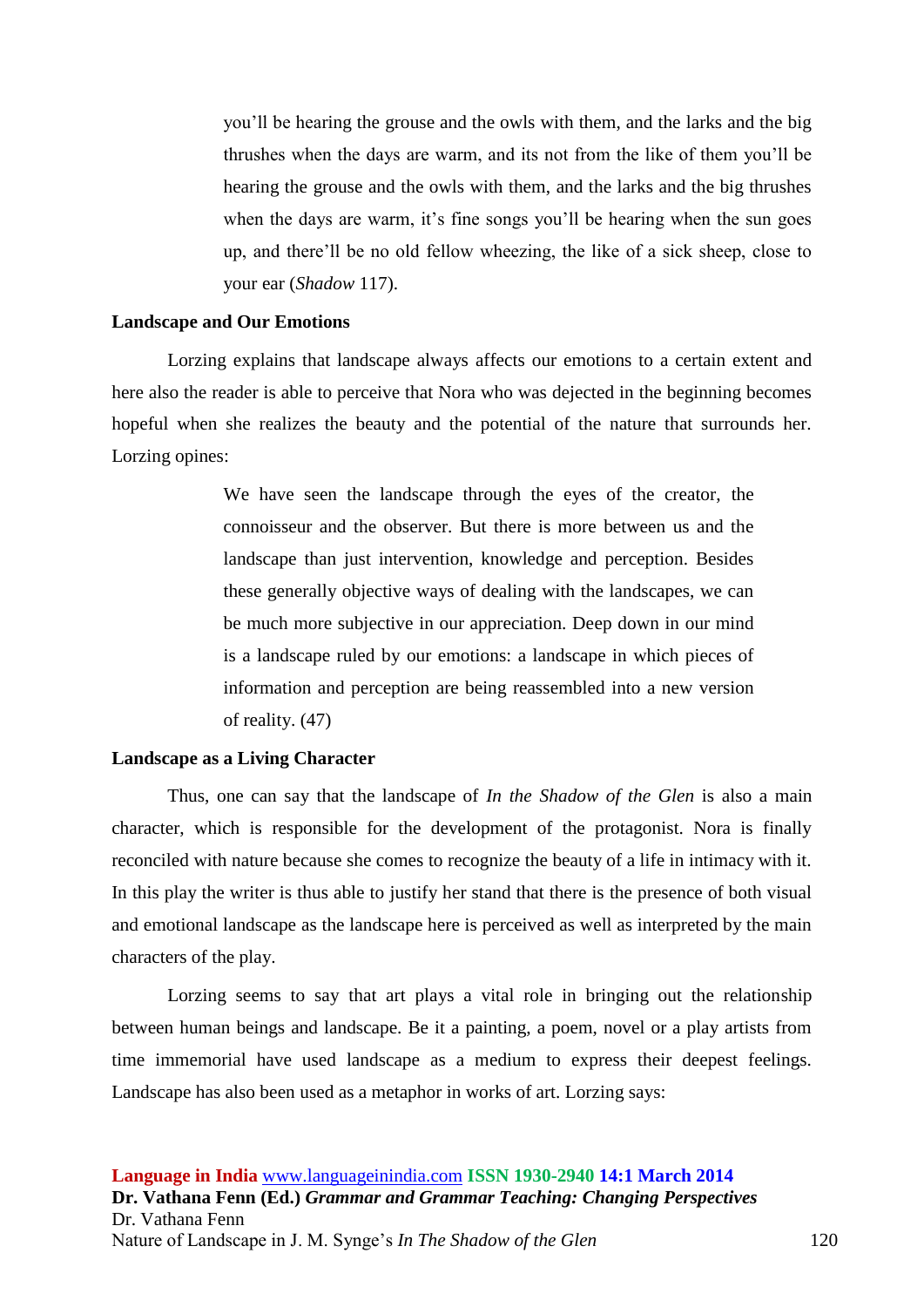Studying landscape art, we find that many artists have used landscape to demonstrate their ideas, their emotions and their skills… Here we have a good example of how landscape can be used as a metaphor of widely felt emotions. As we have seen, the notion of the good life on the land has been an alluring source of landscape representations even in the  $20<sup>th</sup>$  century... as the expressionists showed us, landscape can also be used as a metaphor of the inner self. It is obvious that landscape can be strong vehicle for the artist's emotions. Finally landscape can be a tool to demonstrate the artists' respectful feelings towards nature (111).

#### **Treatment of Landscapes by Writers**

The attitude of the writers can be seen in the way they treat landscape in their works. Lorzing feels that there are four different metaphors for different attitudes towards landscape and they are, "the pride in the good land, the quest for a better world, the expression of the inner self and the respect for nature" (112). In the plays of Synge the readers are able to find all these four different metaphors which showcase his different attitudes towards nature. Synge in his plays has magnificently portrayed the ever present tension between human beings and the natural elements.

#### **Synge and Landscape**

Synge seems fitting well with Lorzing's view which says, "Coexistence of human beings and nature in landscapes maybe peaceful or hostile: it is essential for the appearance of our landscapes as well as our appreciation of them" (59). Synge's plays are very suitable for landscape study mainly because of its language. Synge uses the peasant dialect which is filled with allusions to nature. The characters bring the landscape to the mind's eye of the readers by their vivid descriptions and minute observations of the many moods of the nature which surrounds them.

We see that Synge's works imitate reality as the readers are able to learn about the nature, culture, language of the people of Ireland just by reading Synge's plays.

==================================================================